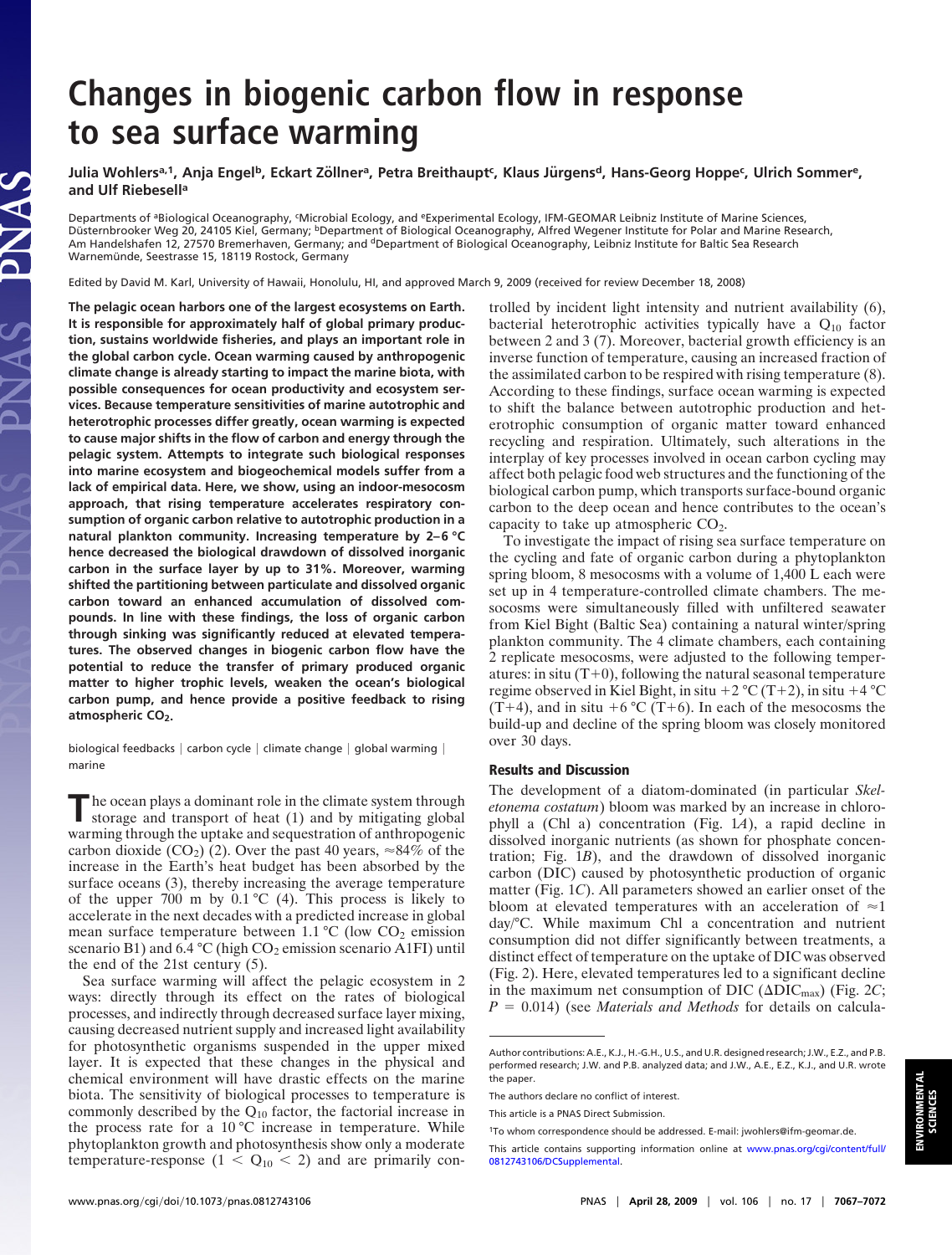



**Fig. 1.** Temporal bloom development. Concentrations of Chl a (*A*), dissolved inorganic phosphate (PO $^{3-}_{4}$ ) (*B*), and DIC (*C*). The different colors represent the 4 temperature regimes: in situ temperature  $T+0$  (blue) and elevated temperatures T+2 (green), T+4 (gray), and T+6 (red). Solid lines denote the average of 2 replicate mesocosms. Error bars indicate the range of the replicates.

tions), yielding an average difference of 153  $\mu$ mol C·L<sup>-1</sup> between the in situ treatment  $(T+0)$  and the warmest treatment  $(T+6)$ .

The photosynthetic uptake of DIC was accompanied by a rapid build-up of particulate organic carbon (POC) and a gradual accumulation of dissolved organic carbon (DOC) [\(Fig.](http://www.pnas.org/cgi/data/0812743106/DCSupplemental/Supplemental_PDF#nameddest=SF1) [S1\)](http://www.pnas.org/cgi/data/0812743106/DCSupplemental/Supplemental_PDF#nameddest=SF1). In contrast to the observed temperature effect on DIC drawdown, the maximum net build-up of both POC ( $\triangle$ POC; Fig. 2A and *B*) and suspended total organic carbon (TOC) ( $\triangle$ TOC = $\Delta$ POC +  $\Delta$ DOC; Fig. 2 *A* and *B*) was not markedly affected by changes in temperature. Yet, immediately after the biomass peak an enhanced accumulation of DOC occurred at elevated temperatures, indicating a pronounced shift in the partitioning of organic matter between the dissolved and particulate pool.

In all treatments, the photosynthetic draw-down of DIC exceeded the build-up of suspended organic carbon, revealing the presence of an additional carbon sink. This loss of organic

**Fig. 2.** Temperature sensitivity of inorganic carbon consumption, organic carbon build-up and loss. (*A* and *B*) Temporal development of the net drawdown of DIC (∆DIC; ♦/solid line), the net build-up of POC ( $\triangle$ POC;  $\Box$ /dashed line), and the net build-up of TOC ( $\Delta TOC = \Delta POC + \Delta DOC$ ;  $\triangle$ /dashed-dotted line) at in situ temperature  $T+0$  (A, blue) and at elevated temperature  $T+6$  (B, red) (data from 1 replicate mesocosm of each treatment). The 2 horizontal lines in each panel indicate the magnitude of the maximum net consumption of DIC ( $\Delta$ DIC<sub>max</sub>, upper line) and the maximum net build-up of TOC ( $\Delta$ TOC<sub>max</sub>, lower line); the arrow indicates the magnitude of the net loss of organic carbon from the water column ( $\Delta C_{\text{loss}}$ ) at the time of maximum organic carbon accumulation. (C)  $\Delta DIC_{max}$  ( $\blacklozenge$ ) and  $\Delta C_{loss}$  ( $\triangle$ ) as a function of temperature. Color code is as in Fig. 1. Solid lines denote linear regressions ( $n = 8$ ;  $\Delta \text{DIC}_{\text{max}}$ :  $R^2 = 0.66$ ,  $P = 0.014$ ;  $\Delta C$ <sub>loss</sub>:  $R^2 = 0.74$ ,  $P = 0.006$ ).

carbon ( $\Delta C_{loss}$ ) from the water column, calculated as the difference between  $\Delta \text{DIC}_{\text{max}}$  and the maximum net build-up of TOC  $(\Delta C_{\text{loss}} = \Delta \text{DIC}_{\text{max}} - \Delta \text{TOC}_{\text{max}})$ , showed a significant decline with increasing temperature (Fig.  $2C$ ;  $P = 0.006$ ), resulting in an up to  $46\%$  lower loss at T+6 compared with the in situ temperature. Although in principle 3 processes may account for the loss of carbon from the water column (i.e.,  $CO<sub>2</sub>$  outgassing, organic carbon fixation through algal growth on mesocosm walls, and sinking of organic matter), there is reasonable evidence that bottom accumulation of organic matter through sinking was the predominant loss term (see also *[SI Text](http://www.pnas.org/cgi/data/0812743106/DCSupplemental/Supplemental_PDF#nameddest=STXT)*).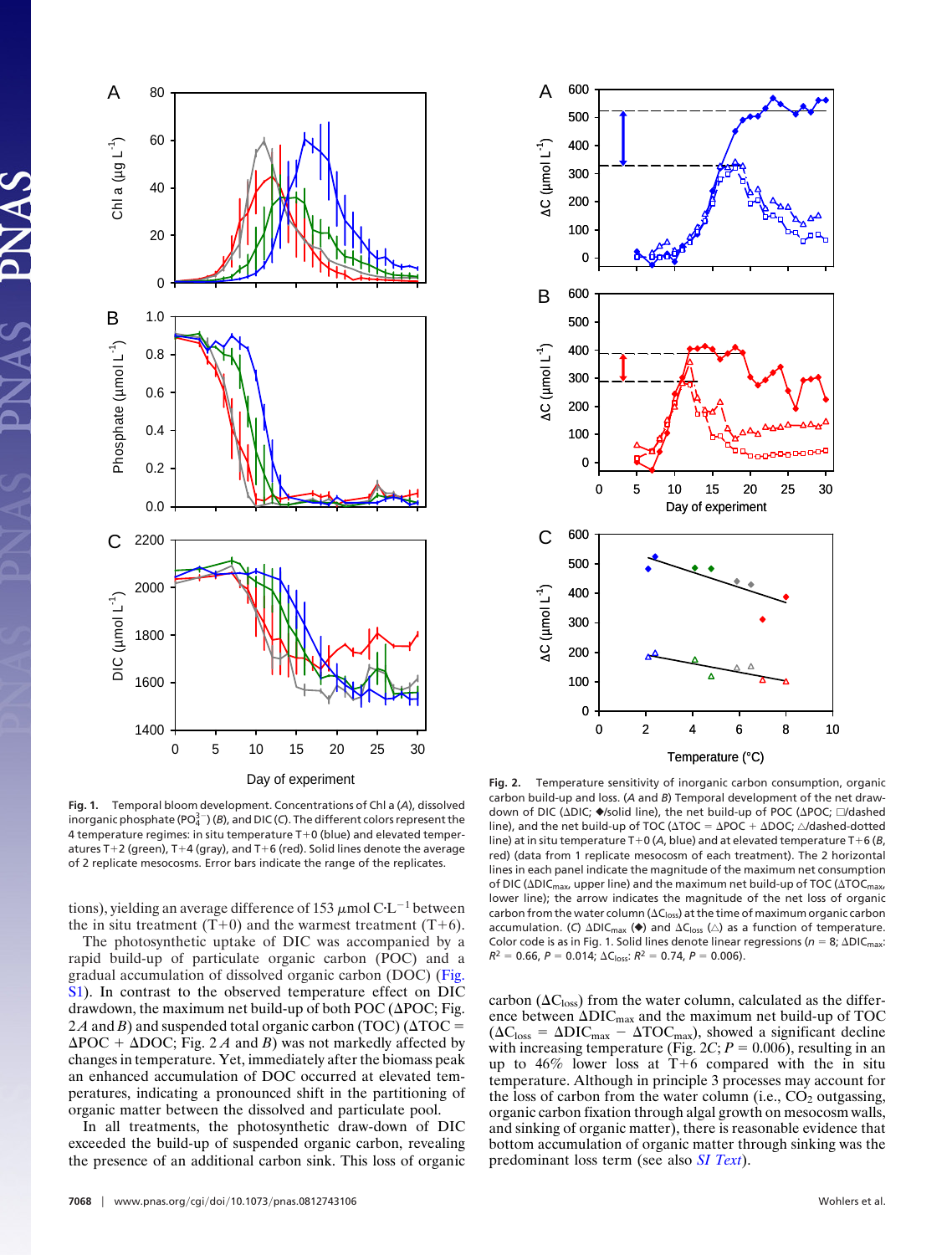

**Fig. 3.** Temperature dependency of BSP and CR rates at the time of maximum organic carbon accumulation. (A) BSP of free-living bacteria (<3  $\mu$ m), as measured by <sup>3</sup>H-leucine (BSP<sub>leu</sub>;  $\bullet$ ) and <sup>3</sup>H-thymidine incorporation (BSP<sub>thy</sub>;  $\Box$ ). (B) CR in the bacterial (CR < 3  $\mu$ m;  $\triangle$ ) and nonbacterial (CR > 3  $\mu$ m;  $\blacklozenge$ ) size fractions. Color code is as in Fig. 1. Solid lines denote linear regressions ( $n = 8$ ; BSP<sub>leu</sub>:  $R^2 = 0.68$ ,  $P = 0.012$ ; BSP<sub>thy</sub>:  $R^2 = 0.79$ ,  $P = 0.003$ ; CR <3  $\mu$ m:  $R^2 = 0.0002$ ,  $P = 0.98$ ; CR > 3  $\mu$ m:  $R^2 = 0.60$ ,  $P = 0.025$ ).

The combination of the observed responses to rising temperature, namely the decrease in both net inorganic carbon consumption  $(\Delta DIC_{max})$  and net loss of organic carbon from the water column  $(\Delta C_{loss})$ , poses questions regarding the underlying mechanisms. Although the decline in  $\Delta\text{DIC}_{\text{max}}$  with rising temperature could have resulted from a reduction in photosynthetic carbon fixation, this idea is neither supported by 14C primary production measurements (see also *[SI Text](http://www.pnas.org/cgi/data/0812743106/DCSupplemental/Supplemental_PDF#nameddest=STXT)* and [Fig. S2\)](http://www.pnas.org/cgi/data/0812743106/DCSupplemental/Supplemental_PDF#nameddest=SF2) nor data on phytoplankton biomass, as indicated by Chl a concentrations (Fig. 1*A*). Alternatively, this inverse relationship of  $\Delta \text{DIC}_{\text{max}}$ with temperature may have been caused by enhanced heterotrophic recycling and respiration of primary produced organic matter, thereby replenishing the DIC pool and reducing the availability of organic carbon for export processes. This notion, in fact, is supported by data on bacterial secondary production (BSP), showing an earlier increase in and higher maxima of production rates at elevated temperatures [\(Fig. S3](http://www.pnas.org/cgi/data/0812743106/DCSupplemental/Supplemental_PDF#nameddest=SF3)*A*). Thus, at the time of maximum organic carbon accumulation BSP rates of free-living bacteria significantly increased by a factor of 2–3 between the in situ temperature and  $T+6$ , both in terms of protein production (3H-leucine incorporation) and cell production (<sup>3</sup>H-thymidine incorporation) (Fig. 3A; BSP<sub>leu</sub>:  $P = 0.012$ ; BSP<sub>thy</sub>:  $P = 0.003$ ). This pattern was driven by an increase in the abundance of bacterial cells and in cell-specific BSP rates with, for instance,  $BSP_{\text{thv}}$  values rising from 0.4  $\pm$  0.01 pmol C·cell<sup>-1</sup>·d<sup>-1</sup> at in situ temperature to 0.99  $\pm$  0.19 pmol C cell<sup>-1</sup> $\cdot$ d<sup>-1</sup> in the T+6 treatments. Compared with the activities of free-living bacteria at the time of maximum biomass accumulation (e.g., BSP<sub>thy</sub>: 0.4–2.5  $\mu$ mol C·L<sup>-1</sup>·d<sup>-1</sup>; see Fig. 3*A*), particle-associated bacteria were only of minor importance for carbon turnover as their BSP rates were markedly lower (e.g., BSP<sub>thy</sub>:  $0.08-0.17 \mu$ mol C·L<sup>-1</sup>·d<sup>-1</sup>).

Size-fractionated respiration measurements indicate that the bacterially-consumed organic carbon was not immediately re-

spired, because community respiration (CR) in the  $\leq 3$ - $\mu$ m fraction remained low and apparently unaffected by temperature (Fig. 3*B*;  $P = 0.98$ ). Instead, it is the respiration in the fraction  $>$ 3  $\mu$ m that responded positively to warming. A comparison of respiration rates in this larger-size fraction at the time of maximum organic carbon accumulation revealed a significant, 2-fold increase in daily organic carbon consumption with rising temperature (Fig. 3*B*;  $P = 0.025$ ), ranging from  $4.0 \pm 0.3 \mu$  mol  $CL^{-1}d^{-1}$  at in situ temperature to 8.1  $\pm$  0.2  $\mu$ mol C·L<sup>-1</sup>·d<sup>-1</sup> at  $T+6$ . Most likely, this signal results both from enhanced transfer of bacterial carbon to higher trophic levels (e.g., through protist grazing) and increased algal respiration at elevated temperatures.

The pronounced response of respiratory processes to rising temperature also became apparent in the postbloom phase. Here, DIC concentrations started to increase again in the  $T+6$ treatments by on average 115  $\pm$  31  $\mu$ mol C·L<sup>-1</sup> (Fig. 2*B*), whereas they remained unaffected at in situ temperature until the end of the experiment (Fig. 2*A*). Because it cannot be ruled out that degradation of organic matter accumulating at the bottom of the mesocosms during the postbloom phase contributed to the respiratory signal in the water column, this phase was not considered in any of the calculations given above.

Another process that showed a response to elevated temperatures was the aggregation of organic matter. The concentration of transparent exopolymer particles (TEP) increased considerably in the warmest treatment  $T+6$  and to a lesser extent also in the  $T+4$  treatment during the postbloom phase of the experiment, whereas it remained low at  $T+2$  and  $T+0$  (see also *[SI Text](http://www.pnas.org/cgi/data/0812743106/DCSupplemental/Supplemental_PDF#nameddest=STXT)* and [Fig. S4\)](http://www.pnas.org/cgi/data/0812743106/DCSupplemental/Supplemental_PDF#nameddest=SF4). Elevated temperature also stimulated TEP production (9) and aggregation of organic matter (10) in incubations of monoalgal cultures. The potential of TEP to promote aggregation and sinking of particulate matter has been shown in both mesocosm studies (11) and field studies (12). The extent to which enhanced TEP formation could affect particle sinking in a warming ocean critically depends on the timing of TEP production and the interplay with other biological processes, e.g., microbial degradation and grazing. In our experiment, particulate matter concentrations had decreased to nearly prebloom levels when TEP concentrations increased, hence limiting the potential for TEP-mediated particle export.

Combining the observed temperature sensitivities in a chart of processes driving surface layer carbon flow illustrates 1 piece of the complex puzzle of biological responses to ocean warming (Fig. 4). In line with theoretical considerations, our study provides evidence for a temperature-induced shift in the balance between autotrophic production and heterotrophic consumption of organic matter. At elevated temperatures enhanced respiratory loss and recycling of organic carbon become effective already during the build-up of the phytoplankton bloom. As a result, for the same amount of nutrient drawdown, the net DIC consumption decreases significantly with rising temperature. In addition, the proportion of primary produced organic matter channeled into DOC, most notably after nutrient exhaustion, strongly increases with rising temperature. Apparently the enhanced bacterial activity at elevated temperatures could not prevent this increase in DOC accumulation, suggesting that dissolved organic matter (DOM) degradation may have been limited by nutrient availability (13). However, it has been reported that the bacterial breakdown of organic matter through the action of exoenzymes can lead to the production and release of more refractory dissolved organic compounds (14). Thus, a stronger bacterial activity may, in fact, even contribute to the accumulation of DOC.

In concert, the observed temperature effects, in particular the enhanced rate of POC degradation and alterations in the partitioning of organic carbon, reflect a shift in food web structure increasing the flow of organic matter through the microbial loop (Fig. 4). This shift has the potential to reduce both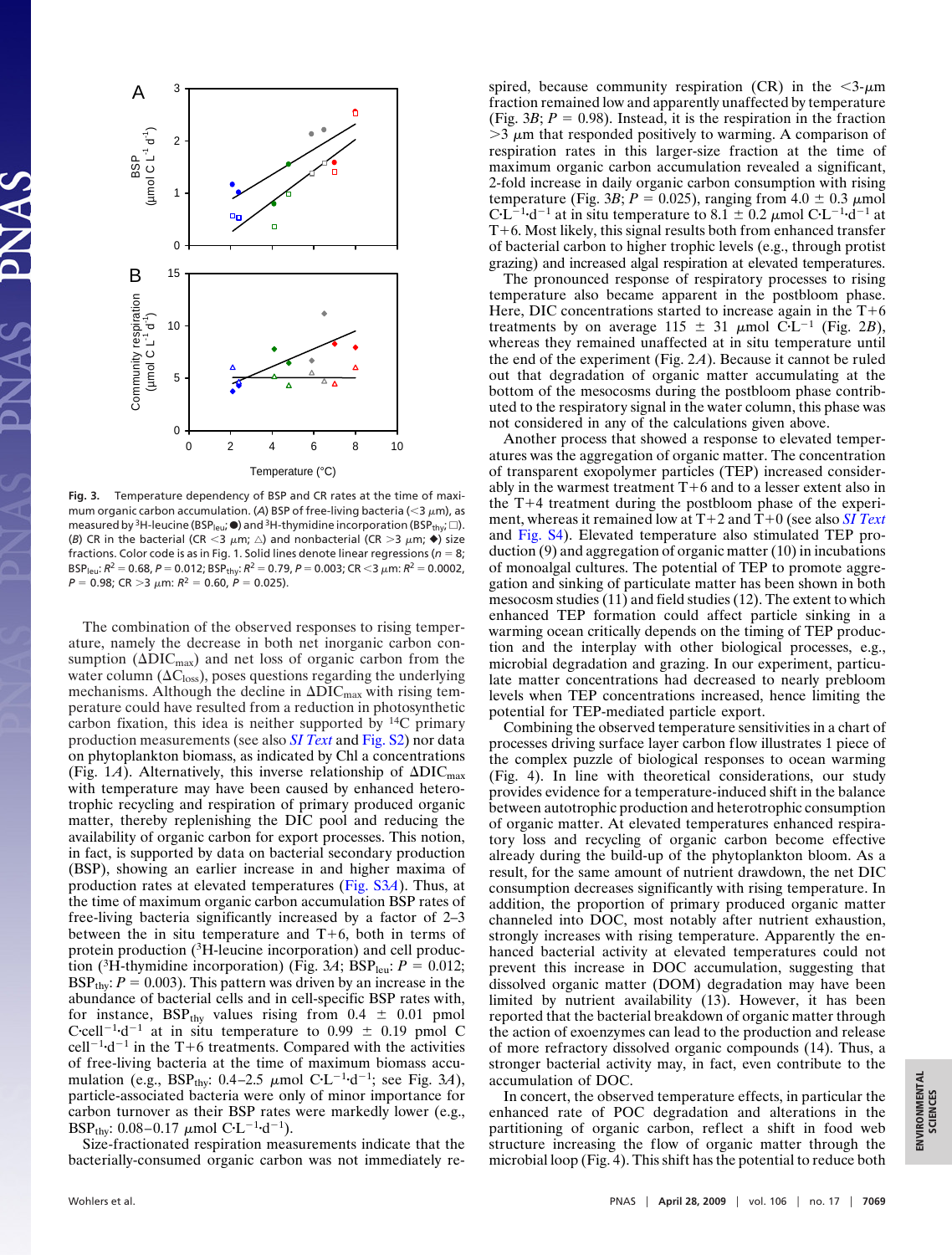

**Fig. 4.** A schematic illustrating the surface layer carbon flow during an algal spring bloom under present (*Left*) and elevated (*Right*) sea surface temperature. Boxes ( $\Delta$ DIC,  $\Delta$ POC,  $\Delta$ DOC) represent the change in the respective reservoir over time, arrows depict processes (P = primary production, E = exudation, R = respiration, S = sinking, A = aggregation). Processes found to be sensitive to warming in this study are marked in red. According to our findings, rising sea surface temperature leads to enhanced respiratory consumption of organic carbon relative to autotrophic production, already occurring during the build-up of the spring bloom. This results in a decline in net DIC consumption (ADIC) and a lowered availability of organic carbon for export processes. Additionally, the partitioning of organic carbon between the dissolved and particulate pools is affected, with enhanced accumulation of dissolved organic matter. Together, these changes in biogenic carbon flow have the potential to alter the efficiency of the biological carbon pump.

the transfer of organic matter and energy to higher trophic levels and the efficiency of the biological carbon pump in sequestering carbon from the surface ocean to depth, with far-reaching implications for the sustainability of global fisheries and the ocean's mitigating effect on anthropogenic climate change.

In a changing future ocean, direct effects of rising sea surface temperature, as observed here, will interact with indirect effects via increased surface layer stratification, leading to higher light availability and reduced nutrient supply. The interplay of these effects is likely to exert the strongest impact in temperate and high latitude regions. These are characterized by a seasonally high availability of nutrients caused by deep winter-mixing and include some of the most productive ocean areas. Spring blooms, as investigated in this study, are a dominant feature in the seasonal cycle of these systems, caused by a temporal decoupling of autotrophic and heterotrophic processes due to a stronger temperature limitation of the latter. The fate of the organic matter accumulating during these events is largely controlled by zooplankton grazing and export below the winter-mixed layer. In a warming ocean, the interplay of reduced nutrient supply with shifts in food web structure and a more rapid cycling of organic matter and nutrients through the microbial loop, as reminiscent of the oligotrophic ocean provinces at lower latitudes, will likely reduce both the transfer to higher trophic levels and the export potential in these areas.

Our findings are consistent with model results (15) suggesting that especially the productive parts of the ocean may be sensitive to sea surface warming in terms of organic matter export. The model shows that in areas of moderate to high productivity the ratio of export production to total primary production (i.e., the ef-ratio) is controlled mainly by and negatively correlated with temperature. At temperatures -20 °C a steep transition from high to low ef-ratios occurs as the productivity of the system declines. Thus, the interaction of direct and indirect effects of rising sea surface temperature may shift mid- to high-latitude ocean areas from high to low ef-modes and significantly reduce global carbon export.

In addition to sea surface warming,  $CO<sub>2</sub>$ -induced ocean acidification and its effects on planktonic calcification (16–18) and primary production (e.g., ref. 19) will further complicate the picture. Together, these changes in the physical and chemical environment may, aside from their impact on biogeochemical cycling, also modify pelagic ecosystem functioning, for instance through shifts in the abundance and biogeographical distribution of key species or in the phenological coupling of different trophic drivers for future changes in ocean productivity, biogeochemical cycling, and air-sea  $CO<sub>2</sub>$  exchange. To project the impacts of these changes on marine ecosystem services and the climate system it is imperative that we gain a quantitative understanding of the underlying processes. These are presently not well constrained, partly because of the lack of data providing an integrated representation of upper-ocean, biotically-driven processes, and partly because of the lack of realistic biological simulations in Atmosphere Ocean General Circulation (AOGC) modeling. Understanding the full suite of interrelated responses and predicting their impacts on ecosystem dynamics, biogeochemical cycling, and feedbacks to the climate system requires a multidisciplinary effort of seagoing and experimental marine scientists in concert with modelers covering the range from ecosystem to AOGC modeling.

levels (''match—mismatch'') (e.g., refs. 20–25). Surface-ocean warming is therefore bound to be one of the most powerful

## **Materials and Methods**

**Experimental Set-Up.** The indoor-mesocosm study was conducted between January 6 and February 5, 2006 at the Leibniz Institute of Marine Sciences. Eight mesocosms with a volume of 1,400 L were set up in 4 temperaturecontrolled climate chambers and filled with unfiltered seawater from Kiel Fjord (Western Baltic Sea) containing a natural winter/spring plankton community. Mesozooplankton was added from net catches in natural overwintering densities of  $\approx$  10 individuals L<sup>-1</sup>. The temperature of the 4 climate chambers was adjusted to 2.5 °C, 4.5 °C, 6.5 °C, and 8.5 °C, respectively. The lowest temperature of 2.5 °C (in situ treatment  $T+0$ ) was derived from a 10-year (1993–2002) meteorological database for Kiel Bight. The elevated temperature regimes, in situ +2 °C (T+2), in situ +4 °C (T+4), and in situ  $+6$  °C (T+6), were chosen according to the projected increase in surface temperature of 4–10 °C during winter in the Baltic Sea region (based on AOGCM climate model simulations as summarized in ref. 26). Light was supplied by a computer-controlled illumination system, generating a diurnal triangular light curve with maximum light intensities at midday and an overall 12:12-h light/dark cycle (see also [Table S1\)](http://www.pnas.org/cgi/data/0812743106/DCSupplemental/Supplemental_PDF#nameddest=ST1). The illumination system contained full-spectrum light tubes  $[10 \times$  JBL T5 Solar Tropic (4,000 K),  $2 \times$  JBL T5 Solar Natur (9,000 K)], which covered the full range of photosynthetically-active radiation (PAR; 400–700 nm). Based on the light measurements at midday, a daily photon flux of 1.93 mol photons-m<sup>-2</sup>-d<sup>-1</sup> was calculated for the mesocosms (see *Calculations* section). This value compares well with latitudinal-averaged community compensation irradiances of 0.9-1.75 mol photons $\cdot$ m<sup>-2</sup>·d<sup>-1</sup> estimated to generate the initiation of the North Atlantic spring bloom (27). Initial concentrations of dissolved inorganic nutrients were 0.9  $\mu$ M phosphate (PO $_4^{3-}$ ), 8  $\mu$ M nitrate (NO<sub>3</sub>), 5.6  $\mu$ M ammonium (NH<sup>+</sup>), and 20.4  $\mu$ M silicate  $(Si(OH)_4)$ . Because of the unusually low  $NO_3^-$  concentration in this year, another 13  $\mu$ M NO<sub>3</sub> was added to ensure bloom development. The water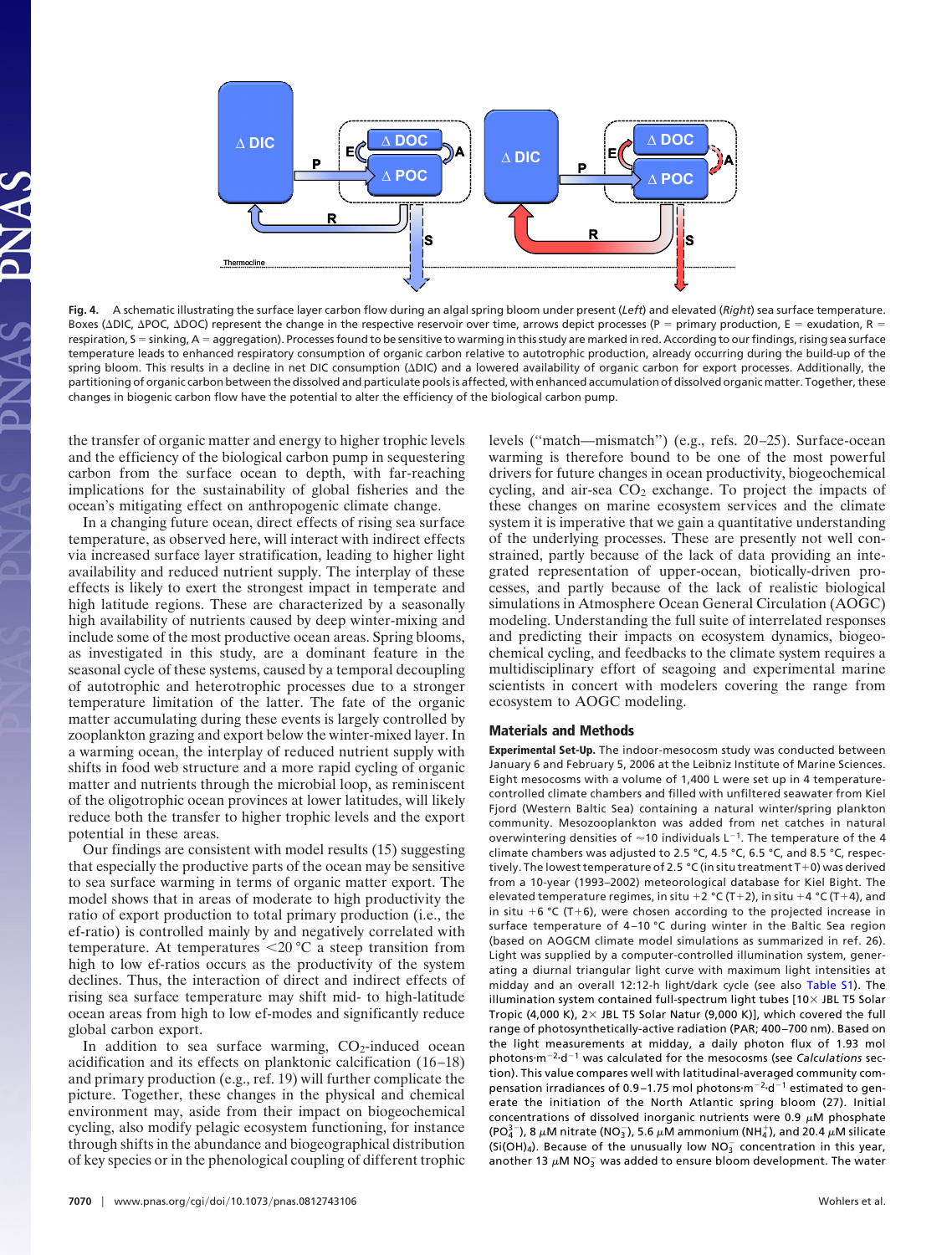body was gently mixed with a propeller attached to the side of the mesocosm. With this, cells and smaller particles were kept in suspension, while larger particles and aggregates forming during the bloom sank out of the water column. Water samples were taken daily with a silicon hose from intermediate depth. After addition of nutrients and mesozooplankton, we followed the build-up and decline of the phytoplankton bloom over 30 days.

**Measurements.** Temperature, salinity, and pH were measured three times per week with a WTW conductivity/pH probe. The maximum light intensity at midday was measured 5 times per week with a submersible  $4\pi$ -PAR sensor (LiCOR) in a water depth of  $\approx$  10 cm. Samples for dissolved inorganic nitrate, nitrite, phosphate, and silicate were prefiltered through  $5-\mu m$  cellulose acetate filters and measured with an autoanalyzer (AA II) (28). Ammonium was determined from unfiltered water samples (29). DIC was measured on sterilefiltered samples via coulometric titration (30). Total alkalinity was determined from HgCl<sub>2</sub>-poisoned samples by using the Gran electrotitration method (31). Samples for the analysis of Chl a were filtered onto glass fiber filters (GF/F; Whatman) and stored at  $-20$  °C. Pigments were extracted in 90% acetone and measured on a 10-AU Turner fluorometer (32). For the determination of POC, samples were filtered onto precombusted (5 h, 450 °C) GF/F and stored at -20 °C until analysis. Filters were dried for 6 h at 60 °C and analyzed on a Eurovector EuroEA-3000 elemental analyzer (33). Samples for DOC were filtered through precombusted GF/Fs. The filtrate was collected in precombusted (12 h, 450 °C) glass vials and stored at  $-20$  °C. The analysis was carried out on a Shimadzu TOC<sub>VCN</sub> by using the HTCO method (34). BSP was assessed by measuring the incorporation of <sup>3</sup>H-leucine (<sup>3</sup>H-leu; indicator for protein synthesis) and 3H-methyl-thymidine (3H-thy; indicator for DNA synthesis) (35, 36). <sup>3</sup>H-leu (specific activity: 160  $\mu$ Ci·nmol<sup>-1</sup>) and <sup>3</sup>H-thy (specific activity: 63  $\mu$ Ci·nmol<sup>-1</sup>) were added to the samples at final concentrations of 103 nmol·L<sup>-1</sup> and 8 nmol $L^{-1}$ , respectively. The samples were dark-incubated at in situ temperature (i.e., in the respective climate chambers) for 1.5–3 h. Incubation was terminated by adding formaldehyde (1% vol/vol). To distinguish between total and particle-associated carbon production, 5 mL of sample was filtered onto 0.2- and 3- $\mu$ m polycarbonate membrane filters (Poretics ), respectively. The filters were subsequently rinsed with ice-cold 5% TCA solution before being radio-assayed in 4 mL of scintillation mixture (Lumagel Plus) on a Packard TriCarb scintillation counter. All incubations were carried out in triplicate. A formalin-killed sample was used to correct for background absorption of radioactivity. To convert the incorporation of <sup>3</sup>H-leu and <sup>3</sup>H-thy into carbon production ( $\mu$ g CL<sup>-1</sup>·h<sup>-1</sup>), a theoretical conversion factor of 3.1 kg  $C$ ·mol<sup>-1</sup> leucine (35) and an empirically-determined conversion factor of 30.87 kg C $\cdot$ mol<sup>-1</sup> thymidine (P. Breithaupt, personal communication), respectively, were used. The daily carbon production rates ( $\mu$ mol C·L<sup>-1</sup>·d<sup>-1</sup>) were then calculated, assuming that bacterial production rates were constant throughout the day. CR was determined by using the Winkler titration method with automated photometrical end-point detection. To distinguish between total CR and bacterial respiration (CR  $<$ 3  $\mu$ m), half of the samples were gently filtered ( $<$  200 mbar) through 3- $\mu$ m polycarbonate filters before the incubation. Samples were dark-incubated at in situ temperature for 48 h. All incubations were carried out in triplicate. To calculate respiratory C utilization ( $\mu$ g C·L<sup>-1</sup>·h<sup>-1</sup>), respiration in terms of O<sub>2</sub> uptake (mg·L<sup>-1</sup>·h<sup>-1</sup>) was multiplied with

- 1. Barnett TP, et al. (2005) Penetration of human-induced warming into the world's oceans. *Science* 309:284–287.
- 2. Sabine CL, et al. (2004) The oceanic sink for anthropogenic CO2. *Science* 305:367–371.
- 3. Levitus S, Antonov J, Boyer T (2005) Warming of the world ocean 1955–2003. *Geophys*
- *Res Lett*, 10.1029/2004GL021592. 4. Bindoff NL, et al. (2007) in *Climate Change 2007: The Physical Science Basis*, eds
- Solomon S, et al. (Cambridge Univ Press, Cambridge, UK), pp 386–432. 5. Meehl GA, et al. (2007) in *Climate Change 2007: The Physical Science Basis*, eds
- Solomon S, et al. (Cambridge Univ Press, Cambridge, UK), pp 748–845. 6. Eppley RW (1972) Temperature and phytoplankton growth in the sea. *Fish Bull* 70:1063–1085.
- 7. Pomeroy LR, Wiebe WJ (2001) Temperature and substrates as interactive limiting factors for marine heterotrophic bacteria. *Aquat Microb Ecol* 23:187–204.
- 8. Rivkin RB, Legendre L (2001) Biogenic carbon cycling in the upper ocean: Effects of microbial respiration. *Science* 291:2398–2400.
- 9. Claquin P, Probert I, Lefebvre S, Veron B (2008) Effects of temperature on photosynthetic parameters and TEP production in eight species of marine microalgae. *Aquat Microb Ecol* 51:1–11.
- 10. Thornton DCO, Thake B (1998) Effect of temperature on the aggregation of *Skeletonema costatum* (Bacillariophyceae) and the implication for carbon flux in coastal waters. *Mar Ecol Prog Ser* 174:223–231.
- 11. Passow U, Alldredge AL (1995) Aggregation of a diatom bloom in a mesocosm: The role of transparent exopolymer particles (TEP). *Deep-Sea Res* II 42:99–109.

a factor of 0.32 as determined for marine substrates (37). Daily respiration rates ( $\mu$ mol C·L<sup>-1</sup>·d<sup>-1</sup>) were then calculated, assuming that respiration rates remained constant throughout the day.

**Calculations. Air-sea exchange of CO2.** DIC concentrations were corrected for CO2 gas exchange between mesocosm water and atmosphere following the approach described in ref. 38, including a chemical enhancement factor (39).

Net consumption of DIC ( $\Delta$ DIC), and net build-up of POC ( $\Delta$ POC) and DOC ( $\Delta$ DOC). For each mesocosm, the first 2 days of sampling were set as the baseline for all calculations, because they were not significantly affected by any biological activities. For the determination of  $\Delta$ DIC, each data point was subtracted from this baseline value. In the case of  $\Delta$ POC and  $\Delta$ DOC, the baseline value was subtracted from the respective data point to yield the net organic carbon production.

**Maximum** net consumption of DIC ( $\Delta$ DIC<sub>max</sub>).  $\Delta$ DIC<sub>max</sub> was calculated from the difference between the initial (DICi) and the minimum DIC concentration (DIC<sub>min</sub>):  $\Delta DIC_{max} = DIC_i - DIC_{min}$ . DIC<sub>min</sub> was calculated as the mean of DIC concentrations measured after the period of exponential bloom development. For this, the natural logarithm (ln) of DIC measurements was plotted against time. During the period of exponential phytoplankton growth ln [DIC] scaled linearly with time. The first data point deviating from the linear regression was the first to be included in the calculation of  $DIC<sub>min</sub>$ . In the T+0 and T+2 treatments [DIC] stabilized thereafter. Hence in these cases, all DIC measurements after the period of exponential growth were included in the calculation of DICmin.

In the T+4 and T+6 treatments [DIC] started to increase again because of respiratory processes after a short stagnant period. Here,  $DIC<sub>min</sub>$  was calculated from measurements obtained after exponential growth and before the subsequent increase in [DIC]. Data points used for calculating DIC<sub>min</sub> are marked by a solid black line in Fig. 2 *A* and B.

**Net organic carbon loss (** $\Delta C_{loss}$ **).** For reasons of comparability,  $\Delta C_{loss}$  was calculated for each mesocosm at the time of maximum biomass. It is defined as the difference between  $\Delta \textsf{DIC}_{\textsf{max}}$  and the maximum net build-up of TOC ( $\Delta \textsf{TOC}_{\textsf{max}}$ ) with  $\Delta \text{TOC} = \Delta \text{POC} + \Delta \text{DOC}$ .  $\Delta \text{TOC}_{\text{max}}$  was calculated as the average of 3 consecutive days (the day with the highest biomass concentration and 1 day before and after).

**BSP and CR at the time of maximum biomass accumulation.** The given rates represent mean values of measurements obtained right before and after the biomass peak (i.e., 1–3 days).

**Daily photon flux.** Based on the average maximum light intensity of 179.6  $\mu$ mol photons $m^{-2}$ -s<sup>-1</sup> at the surface of the mesocosms at midday and following the equation  $I_{\text{mix}} = I_0(1 - e^{-kz})(kz)^{-1}$  (40) with  $I_0$  being the incident light intensity at the surface, a typical winter water light attenuation coefficient  $k = 0.25$  m<sup>-1</sup> (41), and a water depth of  $z = 1$  m, a mean daily photon flux of 1.93 mol photons $\cdot$ m<sup>-2</sup> $\cdot$ d<sup>-1</sup> was calculated.

**ACKNOWLEDGMENTS.** We thank Andrea Ludwig and Peter Fritsche for technical assistance during and after the experiment and for the elemental and carbohydrate analyses, Michael Meyerhöfer for DIC measurements, Hergen Johannsen for analysis of dissolved inorganic nutrients, Kai G. Schulz for help with the correction of DIC data for air-sea gas exchange, and Nicole Händel for help with the analysis of carbohydrates. This work was supported by the Deutsche Forschungsgemeinschaft as part of priority program 1162 AQUASHIFT.

- 12. Engel A (2004) Distribution of transparent exopolymer particles (TEP) in the northeast Atlantic Ocean and their potential significance for aggregation processes. *Deep-Sea Res I* 51:83–92.
- 13. Thingstad TF, Hagstrom A, Rassoulzadegan F (1997) Accumulation of degradable DOC in surface waters: Is it caused by a malfunctioning microbial loop? *Limnol Oceanogr* 42:398–404.
- 14. Azam F (1998) Microbial control of oceanic carbon flux: The plot thickens. *Science* 280:694–696.
- 15. Laws EA, Falkowski PG, Smith WO, Jr, Ducklow H, McCarthy JJ (2000) Temperature effects on export production in the open ocean. *Glob Biogeochem Cycles* 14:1231–1246.
- 16. Riebesell U, et al. (2000) Reduced calcification of marine plankton in response to increased atmospheric CO2. *Nature* 407:364–367.
- 17. Orr JC, et al. (2005) Anthropogenic ocean acidification over the 21st century and its impact on calcifying organisms. *Nature* 437:681–686.
- 18. Bijma J, Spero HJ, Lea DW (1999) in *Use of Proxies in Paleoceanography: Examples from the South Atlantic*, eds Fisher G, Wefers G (Springer, New York), pp 489–512.
- 19. Riebesell U, et al. (2007) Enhanced biological carbon consumption in a high CO<sub>2</sub> ocean. *Nature* 450:545–549.
- 20. Beaugrand G, Reid PC, Ibanez F, Lindley JA, Edwards M (2002) Reorganization of North Atlantic marine copepod biodiversity and climate. *Science* 296:1692–1694.
- 21. Perry AL, Low PJ, Ellis JR, Reynolds JD (2005) Climate change and distribution shifts in marine fishes. *Science* 308:1912–1915.
- 22. Pörtner HO, Knust R (2007) Climate change affects marine fishes through the oxygen limitation of thermal tolerance. *Science* 315:95–97.